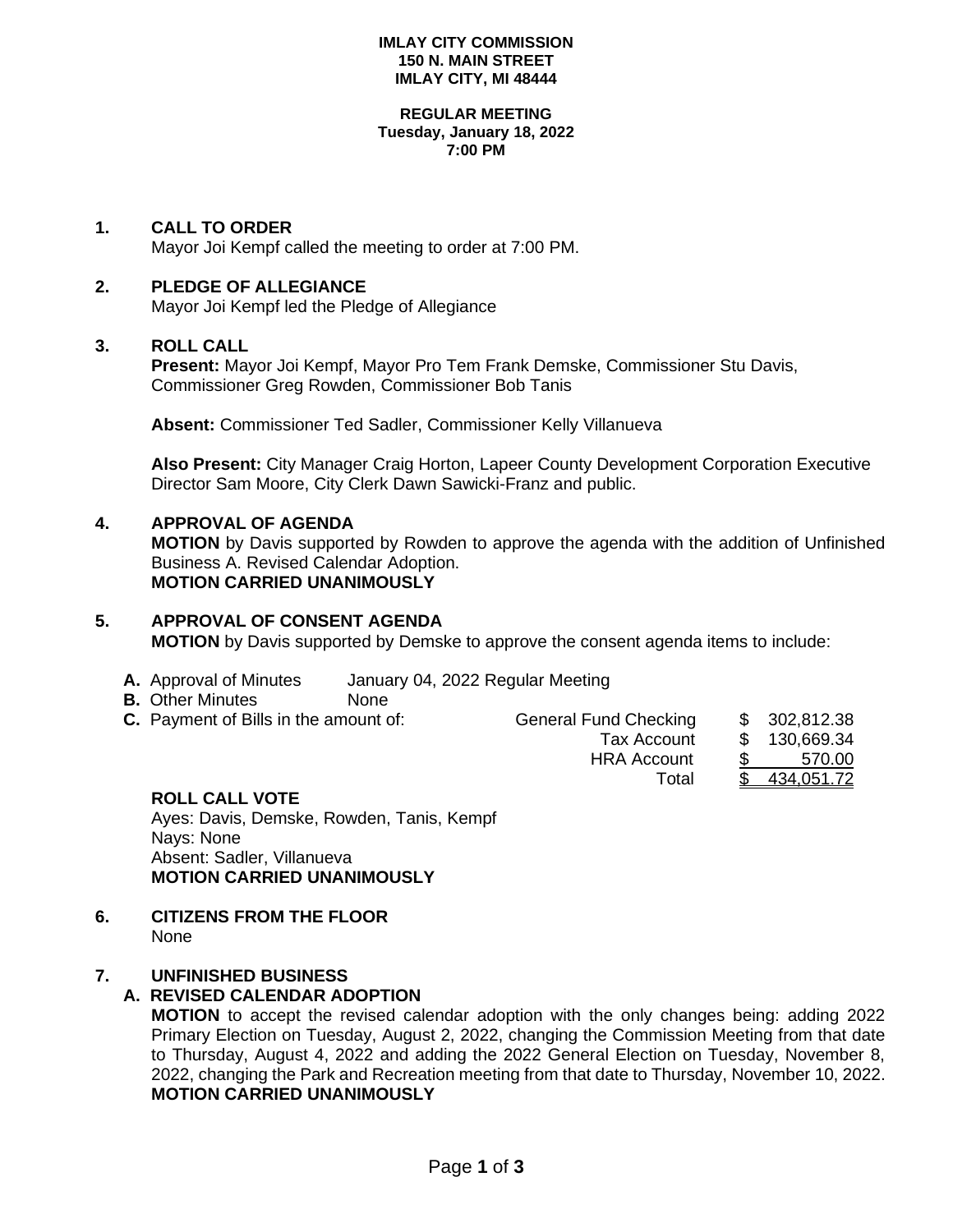#### **IMLAY CITY COMMISSION 150 N. MAIN STREET IMLAY CITY, MI 48444**

#### **REGULAR MEETING Tuesday, January 18, 2022 7:00 PM**

# **8. NEW BUSINESS**

# **A. TRUCK BID**

**MOTION** by Davis supported by Rowden to approve the bid from Imlay City Ford for a 2022 ¾ ton 4X4 work truck in the amount of \$35,951 based on the recommendation of DPW Superintendent Ed Priehs as presented.

# **ROLL CALL VOTE**

Ayes: Davis, Rowden, Tanis, Demske, Kempf Nays: None Absent: Sadler, Villanueva **MOTION CARRIED UNANIMOUSLY**

## **B. IFT EXEMPTION**

Lapeer County Development Corporation Executive Director Sam Moore highlighted some of the details of the IFT application and answered questions regarding the application and the property involved.

# **1. APPLICATION – RESOLUTION 2022-01**

**MOTION** by Davis supported by Demske to approve the Resolution 2022-01 Accepting the Application for the Industrial Facilities Tax Exemption Certification applied for by Mark Schwager Inc (dba MSI Mold) located at 2045 S Almont Avenue, Imlay City, MI 48444, Lapeer County and Imlay City School District as presented.

#### **ROLL CALL VOTE**

Ayes: Davis, Demske, Rowden, Tanis, Kempf Nays: None Absent: Sadler, Villanueva

**MOTION CARRIED UNANIMOUSLY**

## **2. SET PUBLIC HEARINGS**

**MOTION** by Demske supported by Tanis to hold public hearings on Tuesday, February 15, 2022 at 7PM at the regular commission meeting for 1) Establish an IFT district located at Parcel #I19-85-25040-51 and 2) Consider an application for an Industrial Facilities Exemption Certificate for the property at 2045 S Almont Avenue, Imlay City, MI 48444. **MOTION CARRIED UNANIMOUSLY**

## **9. DEPARTMENT HEAD**

None

**10. CITIZENS FROM THE FLOOR** None

# **11. CLOSED SESSION**

None

## **12. OTHER BUSINESS**

*City Manager Horton* is considering an agreement with Construction Code Authority to provide zoning and rental inspections temporarily while Zoning Administrator Gerry Edwards is out of the office. Horton also stated that Code Enforcer Riddle is reviewing other municipalities' Snow and Sidewalk Ordinances and stated that ours may be too vague to enforce properly. Horton informed the Commission that the M-53 Rail Road Crossing project is ready for final draft and should be available January 28, 2022 and are looking at burying the utility cables that cross in this area due to a safety issue. Horton remarked that Police Chief Selby has been in contact with CN Rail Road